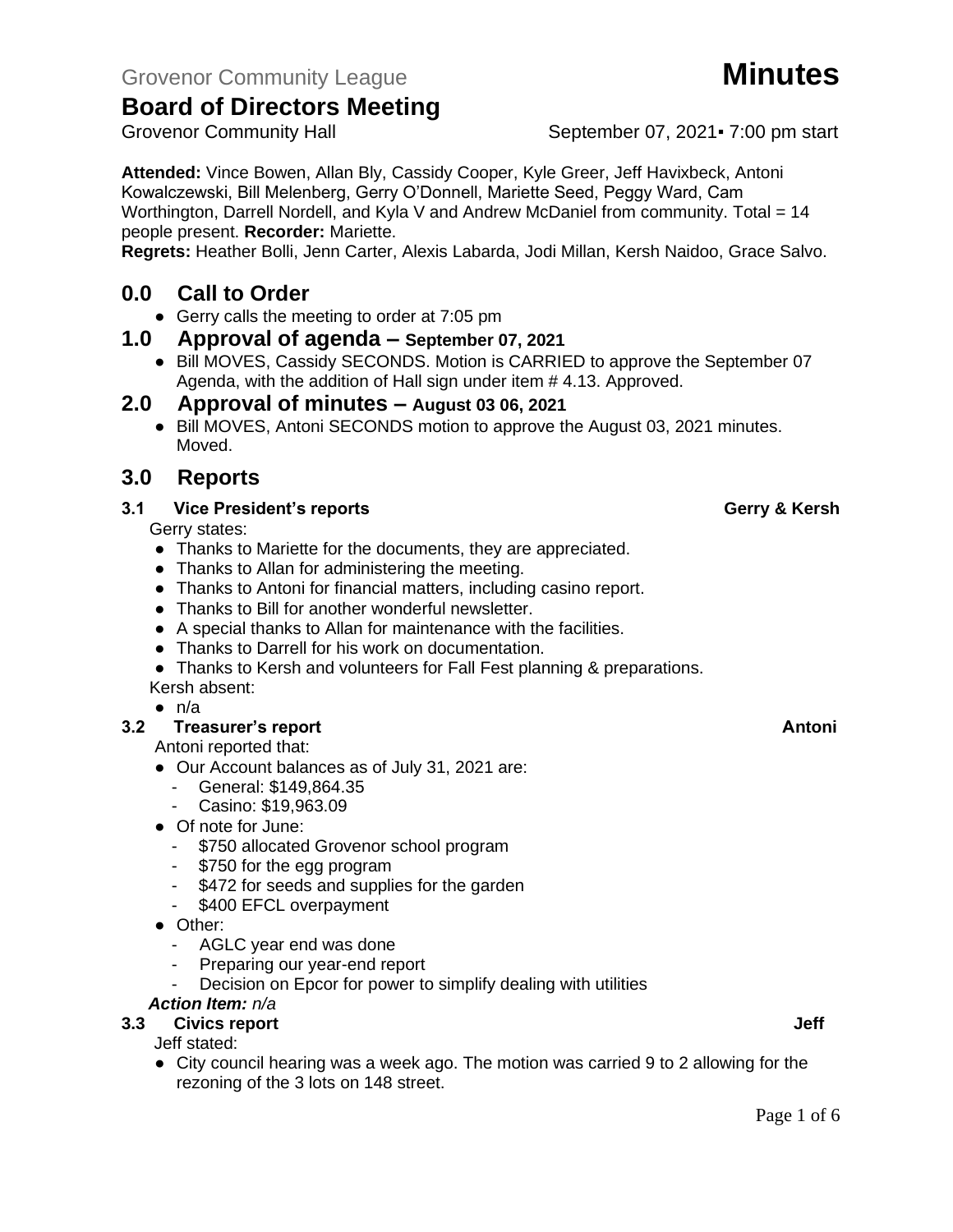- Andrew Knack appeared to be in favor. And Scott McKeen.
- He didn't see the meeting about a couple rezoning.
- That original group didn't really get organized for the wording for the petition.
- Brian, Pat and James spoke at the meeting.
- It appears that there will be a development. Our role is to steer it toward something beneficial for the community.
- Council seems to be giving leeway on inner city developments, especially those close to the LRT line.

### *Action Item: x*

### **3.4 City of Edmonton Darrell**

### Darrel reported

- Liquor license has gone through today. Director from Parks does this.
- Still have to pull a AGLC liquor permit.
- Tables to be delivered.
- Stack picnic tables back in same location.
- Take garbage out.
- He asked how the Greenshack staff interacted with the kids on site. Allan reports it went very well. The staff was very attentive to happenings at the site.
- He did meet with Gerry and Kyle earlier this summer regarding sidewalk. Still some documents to be completed. Gerry to transcribe documents over the next few days.
- City project manager to sign off on the documents.
- We can go with any contractor we want. MIA will be signed to ensure we follow the proper specifications for construction on parkland.
- Gerry asks for attendance totals for Greenshack.

*Action Item: For Darrell to inquire about attendance number for Greenshack.*

### **3.5 Grovenor School report Charlene**

Charlene Roberge, the school principal, not in attendance; no report sent

- Gerry has been in contact with her and asked if funds were needed for the school nutrition program. Not at this time.
- Asked if there were any items the school needed regarding safety measures related to the pandemic including masks, hand sanitizer, dispensers, ventilation equipment, etc. She said not at this time as EPSB was providing adequate support. Was very appreciative of the board's support.

*Action Item: n/a*

# **4.0 Old business**

### **4.1 Social events update Grace**

Grace absent, no report

### **4.2 Program update Cassidy**

Cassidy states:

- Shares his screen to discuss Gud Box, a grocery delivery service. A fund raiser for our community league.
- \$30 a box and then we get \$5.00. A box of produce.
- Order online.
- To investigate further on how well it is functioning in other leagues.
- He is starting to think about Learning to Skate and those programs. Comes from CoE.

# Grovenor Community Hall September 07, 2021 - 7:00 pm start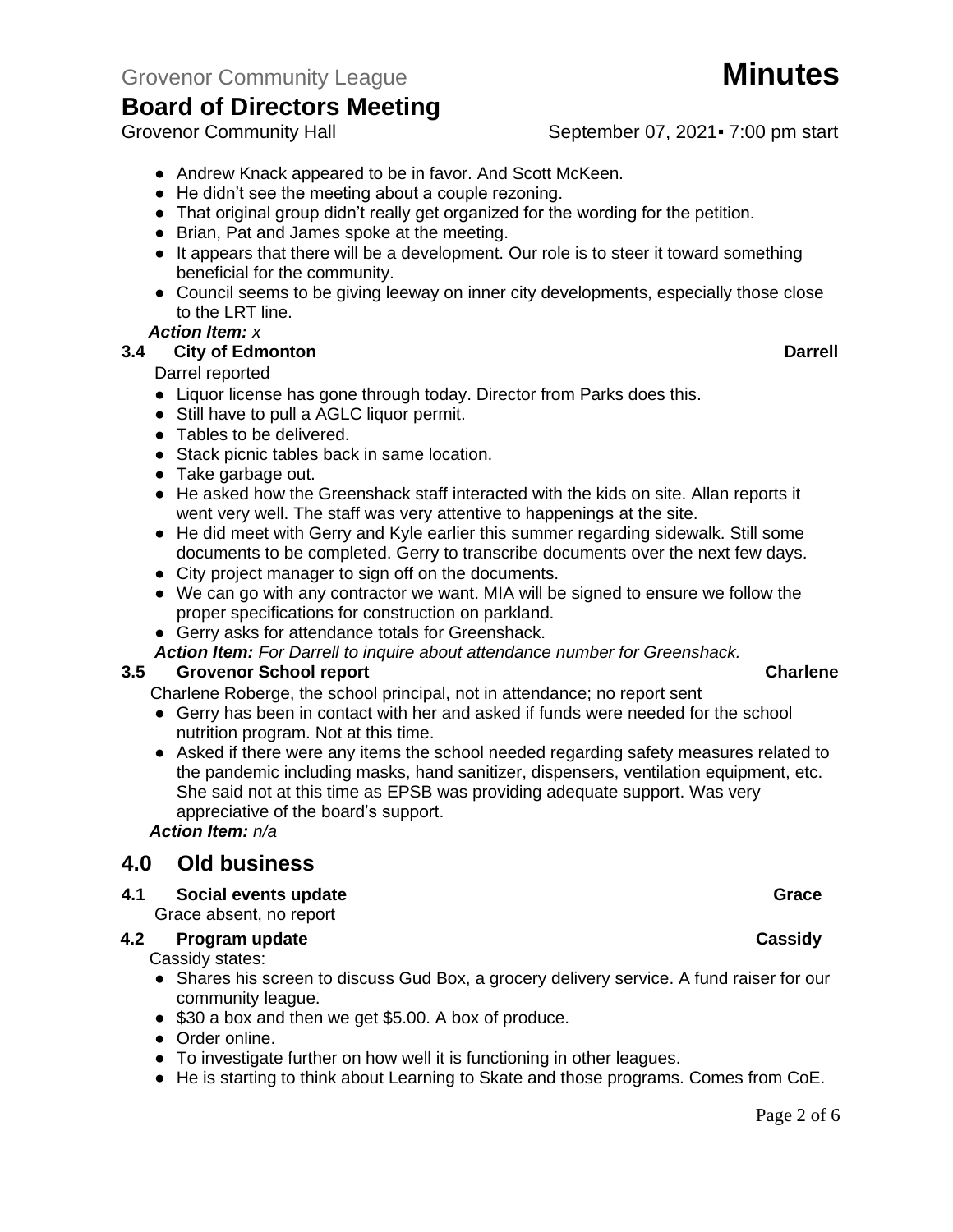# Grovenor Community Hall September 07, 2021 - 7:00 pm start

# *Action Item: Cassidy to report back with further information.*

# **4.3 Facilities update (including project funding approvals) Allan**

Allan reported that:

- The shelter has been moved. The roof repairs will be done this week.
- A drawing was sent out this week to committee showing the potential change for gate.
- He met with Alex about the south wall mural. He had a lot of great ideas for updating the mural.
- Deferred the painting of the wall to the spring.
- The south wall of the rec center graffiti is so large it will not be removable.
- South wall of the hall and rec centre have south sun exposure so both murals may need replacing.
- Further review of the graffiti and coatings is warranted.
- You can also reach out to Martin Grantham at Goodbye Graffiti. [mgrantham@goodbyegraffiti.com](mailto:mgrantham@goodbyegraffiti.com) for professional removal of graffiti (CoE also uses their services and provides subsidies for removal).
- There have been bon fires and other events at the rink.
- Suggested to look at getting another camera to show the wall. And the front of the rec centre and down the west side of the rec centre.
- Suggested to look at moving the camera in the hall outside, pending on Covid.
- Re icemaking, Michael is keen on coming back. Suggested to get a commitment from him.

*Action item: To look at cost of more cameras on rec centre.* 

|      | 4.4 Elections Canada update                                                                                              | Gerry        |
|------|--------------------------------------------------------------------------------------------------------------------------|--------------|
|      | Gerry reported:<br>• They are not going to use our hall. The school will now be used.                                    |              |
| 4.5  | Valley line LRT & EPCOR infrastructure update                                                                            | <b>Allan</b> |
|      | Allan stated:                                                                                                            |              |
|      | • All the referenced material is on the website.                                                                         |              |
|      | • The big picture is it is starting on the west end.                                                                     |              |
|      | • Once they close the Groat bridge, then work will go westward.                                                          |              |
| 4.6  | Google Workspace & Website update Allan                                                                                  |              |
|      | Allan reports:                                                                                                           |              |
|      | • The Board distribution list is for members of the Grovenor group.                                                      |              |
|      | • He continues to update the website                                                                                     |              |
| 4.7  | <b>Stony Plain Road and Area News Network</b>                                                                            | <b>Bill</b>  |
|      | Bill states:                                                                                                             |              |
|      | • It is ongoing. He has left two voicemail messages. Nothing new to report.                                              |              |
| 4.8  | Proposed rezoning 10212-10220 148 St. project status update                                                              | Jeff         |
|      | Jeff states:                                                                                                             |              |
|      | • See civics report above, item $#3.3$ .                                                                                 |              |
| 4.9  | Impact of CoE masking bylaw re implementation                                                                            | All          |
|      | Gerry asks:                                                                                                              |              |
|      | If anyone has any concerns / comments regarding the updated guidelines.                                                  |              |
|      | • Darrell says masking mandate is City wide on city property such as the hall.<br>https://efcl.org/covid-19-information/ |              |
| 4.10 | <b>Fall Fest status update</b>                                                                                           | All          |
|      |                                                                                                                          |              |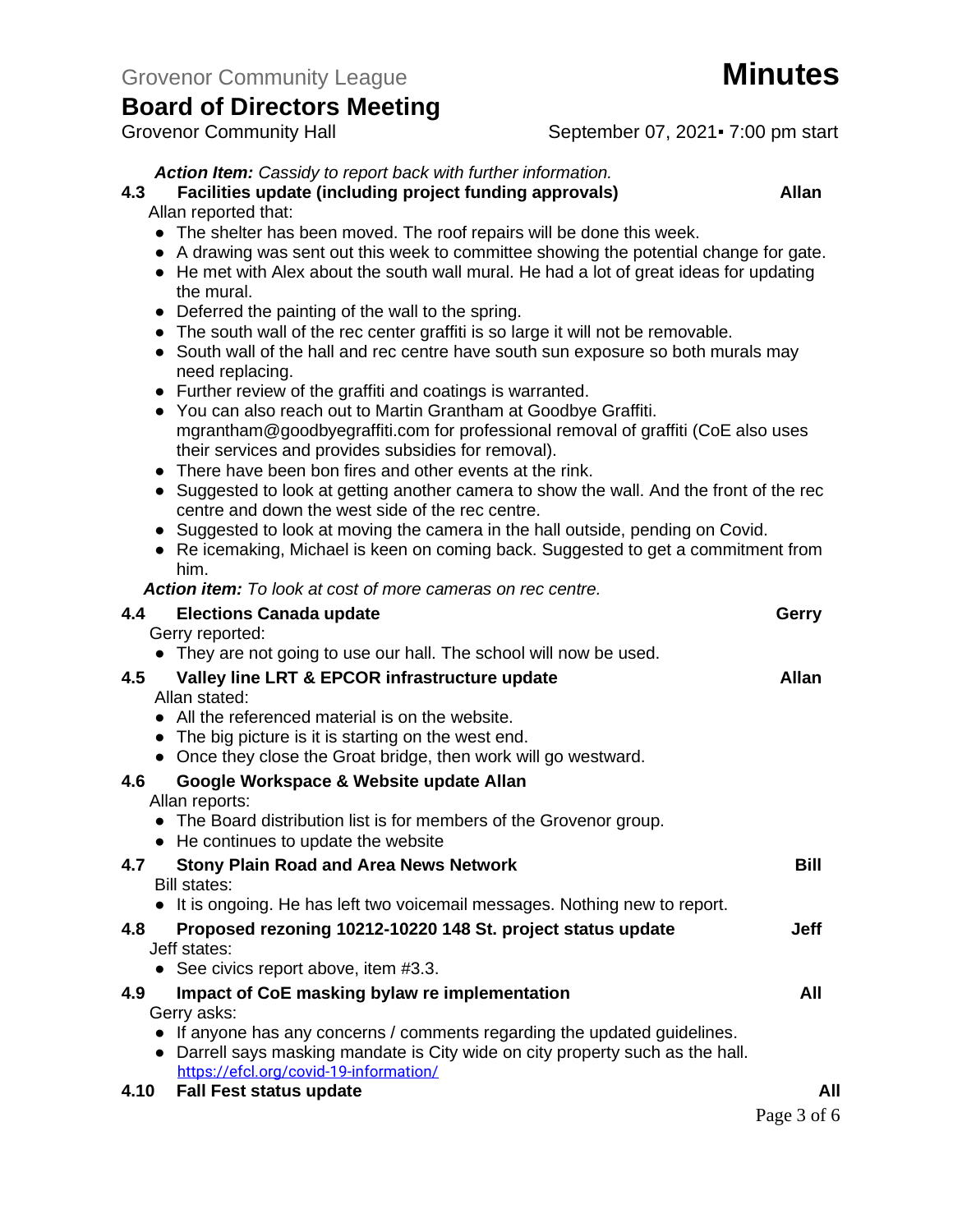# Grovenor Community Hall September 07, 2021 - 7:00 pm start

Gerry reported for Kersh that:

- Permits with City have been approved.
- Allan to follow up with liquor.
- Kersh emailed people who have volunteered in the past.
- Antoni has a cash box. He also has 'Square' payment method. Will look at tap for Square. [https://www.bestbuy.ca/en-ca/product/square-contactless-and-chip-reader](https://www.bestbuy.ca/en-ca/product/square-contactless-and-chip-reader-white/12292067)[white/12292067](https://www.bestbuy.ca/en-ca/product/square-contactless-and-chip-reader-white/12292067)
- Two food trucks and a dessert truck to be located adjacent to 104 Ave and the small rink.
- Clean up of grounds before the event is typically done on Friday night. 5-7 pm.
- Formalized children's activities will not be happening this year per Cassidy.
- 50/50 draw, prizes, we will not be done this year as per Kersh's request in the past week.

# **4.11 Grow Forward Garden update Jodi**

Jodi absent:

● No report.

# **4.12 Newsletter update**

Bill states:

- The newsletter went out last week without any hitches.
- He was lacking for material. And would appreciate receiving material in advance.

*Action Item: n/a*

### **4.13 Hall sign – person to replace**

- Replacement needed for Bernard who has resigned from the board due to moving to the southside.
- There is software Bernard wrote for placement of letters.
- Suggested to approach Amanda about doing it. Paying her.
- In the interim, Vince has offered to undertake this role whenever he is available.

*Action Item: Approach Amanda about updating message on hall sign. Allan?*

# **5.0 New business none**

# **5.1 Request from church group to rent hall on Sundays Gerry**

Gerry reported:

- Miriam notified us that a church group would like to rent the hall from 9-2.
- Suggested to tell them we need them to be out by 1 pm so that local rental activity could also take place at hall in the pm.
- What would the rate be? Who would create the contract and deal with the church?
- Suggested to start at \$50 an hour.

*Action Item: Allan, Kersh & Gerry to meet re contract offline.*

### **5.2 Hall rental agreements – EFCL update Gerry/Kersh**

- There is an EFCL template for this. Also, it has Covid clauses. Suggested to start with that.
- Due to previous issues experienced with an earlier church group, certain terms may need to be clearly defined in the contract. Add subtract to the template as needed.
- We will look at using the EFCL agreements. Kersh, Allan and Gerry to meet on contracts.

*Action Item: Kersh, Allan and Gerry to meet on contracts.*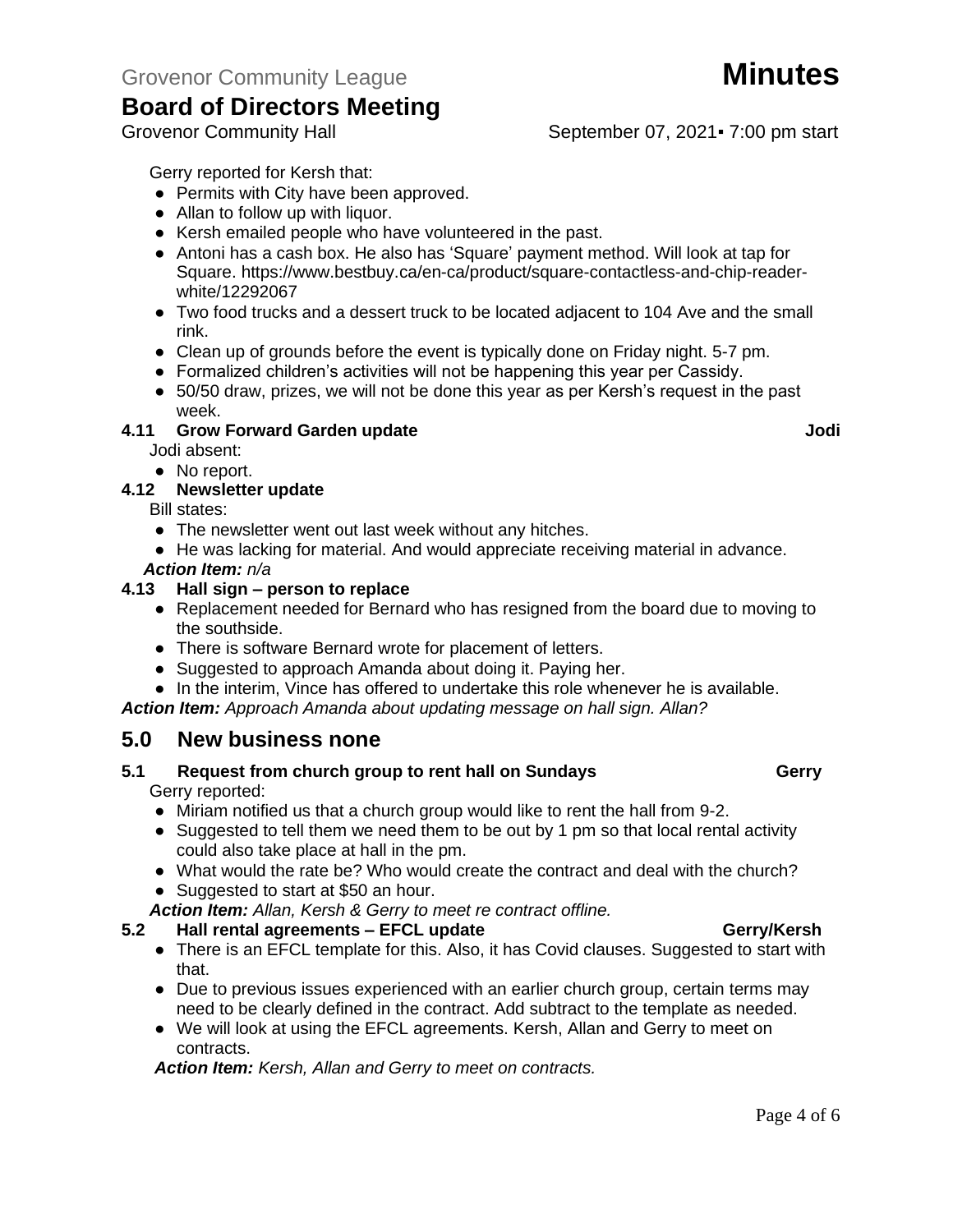# Grovenor Community Hall September 07, 2021 - 7:00 pm start

# **6.0 Action Items update (for items not yet covered)**

- 148 street petition done
- Second 148 street meeting done
- Kyle says advertise Bike event is not really an action item.
- Projector and TV items were dependent on in person meetings in hall.
- Kyle has projector in his garage. It may need a cable. Kyle to give projector to Allan.
- Fall Fest planning under way.
- Apache Seeds\ has been paid.
- New photo from Kersh for newsletter needed.
- Remove walking poles.
- Can't budget due to constant revisions in programs and activities re Covid. defer this until next year.
- Damage item. Done.
- Delete letter to Scott McKeen item and revisit.
- Contractors to come and repair light.
- Kyle to make time this week to remove the other gate.
- All cameras are now working. (New southside and northside cameras).
- Remove acoustic panels.
- Hall back door has been done. Other concrete work pending.
- Going to Epcor for power and water.

# **7.0 Next meeting – October 05, 2021 ▪ 7:00 pm**

### **Adjourned 8:49 pm**

\*Please see July Income Statement included below.